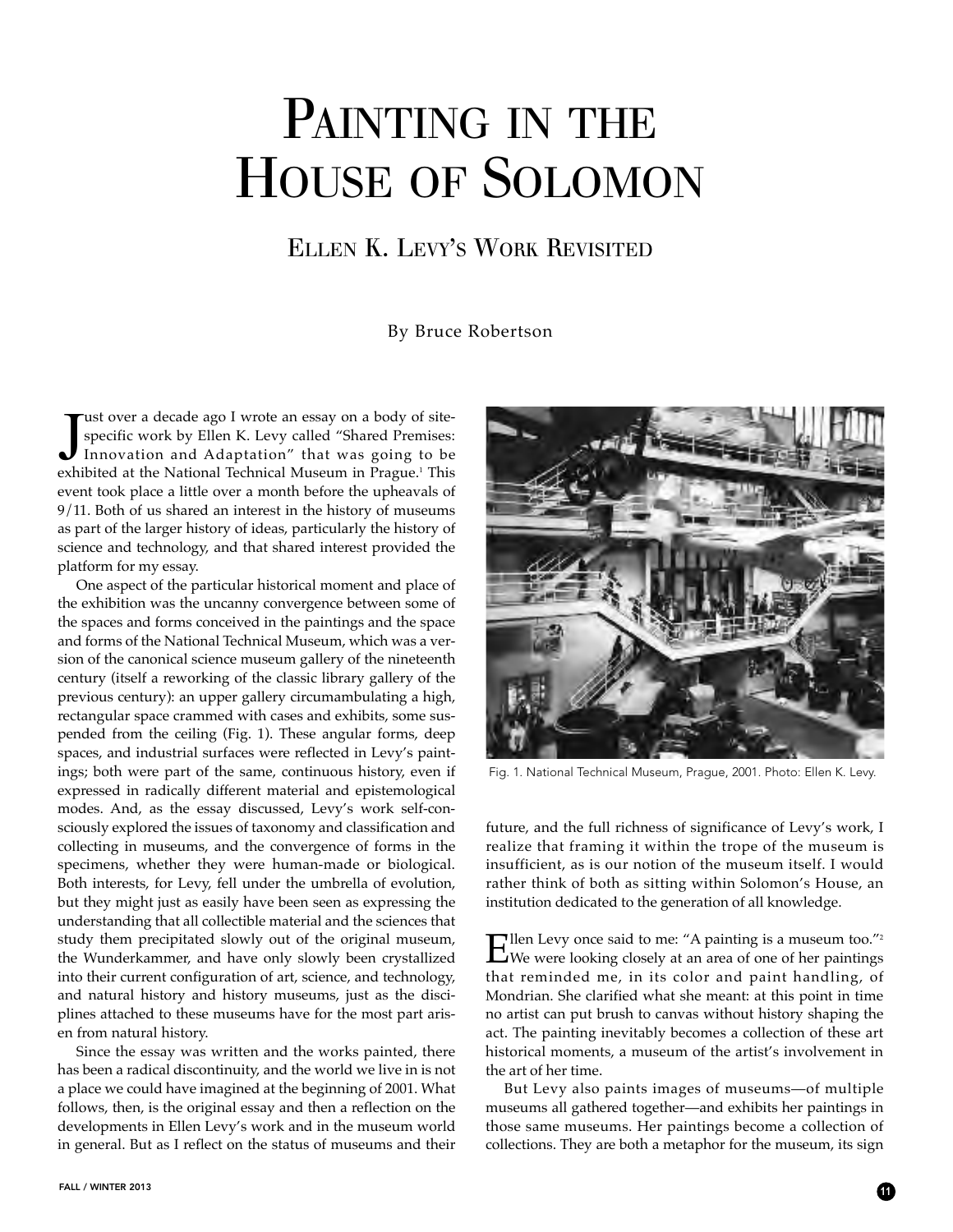

Fig. 2. Ellen K. Levy, Untitled (2001), four chromogenic prints mounted on metal, each 30" x 10". National Technical Museum, Prague. Photo: Peter Seidel.

and synecdoche, and the museum itself. They function as a microcosm in which all aspects of the macrocosm are reflected and collected. Since she fits her general work precisely to the particular circumstances of its location, one of the goals of the viewer of this exhibition is to see how she has brought her ideas about museums and painting to the history of transportation at the National Technical Museum.

What are her paintings really collecting? First, her painting concerns itself with basic scientific issues and theories of growth and chaos. These are questions of how intelligible form is created. Contemporary scientific theories suggest implicitly that form only takes shape in contrast to other forms or lack of form. There is no ideal form that exists independently in itself; today's theories of growth and chaos constitute the death of Platonic form. Moreover, form is now seen to be generated not geometrically but algorithmically, in a constant series of stages that succeed each other.

Perhaps the most important modern theory concerning the creation of form is evolution, the theory that explains how the most "perfect" form of all—ourselves—was finally made. But chaos theory has affected evolutionary ideas as well: no longer can evolution ever be seen as progress but instead it must be regarded as a byproduct of the algorithmic permutations affecting large communities. This enters Levy's work in a number of ways, but perhaps most dramatically in her works that are modeled on cellular automata.<sup>3</sup> In these chromogenic prints, "genetics" becomes a mechanism for creating painterly form. She has applied algorithms of growth to scanned images of her paintings, using the computer not to generate order but to mutate it, so that the artwork itself is now part of an evolutionary order. Each of the chromogenic prints designated "Untitled" (2001; Fig. 2) is based on images from either natural history or technology displays.

Levy puts a further spin on evolution as she subtly juxtaposes the fin of a shark and the fin of an airplane. She reveals that humans use the same algorithms to generate forms as "nature" uses to generate functional shapes in animals.4 But Levy pushes the notion of 'function' further than the obvious elements of locomotion and structure. She addresses questions of developmental biology through integrating painting, data visualization, and computational approaches in her installation (2001; Pl. 2). The forms in *Malevich's Tail: Brancusi's Bird* (1999) float in a medium that suggests water as well as air. By contrast, in *Christo's Tusks: Loewy's Propellers* (1999), the development of bicycle designs in the lower right-hand quadrant mimics the painted morphology of tusks. In *Damien's Gliders: Agassiz's Chart (*1999), Levy aims to compare evolutionary theories, juxtaposing Agassiz's evolutionary chart

in the left third of the composition with a cladistic-like series of branching lines on the right formed by the combination of lines from the ceiling and stacked airplanes. Through the constant process of visual rhyme—whereby the curve of a shark's mouth echoes the sinuous line of an elephant's trunk or a propeller she reveals an order that underlies all the elements of the seemingly heterogeneous, unconnected objects she brings together.

This is the second thing that converges in Levy's work—her interest in classification, seriation, and organization. In gathering different creatures and machines, she classifies them



Fig 3. Ellen K. Levy, Trophy (1997), oil on wood, 72" x 72". Photo: Oren Slor. Private collection.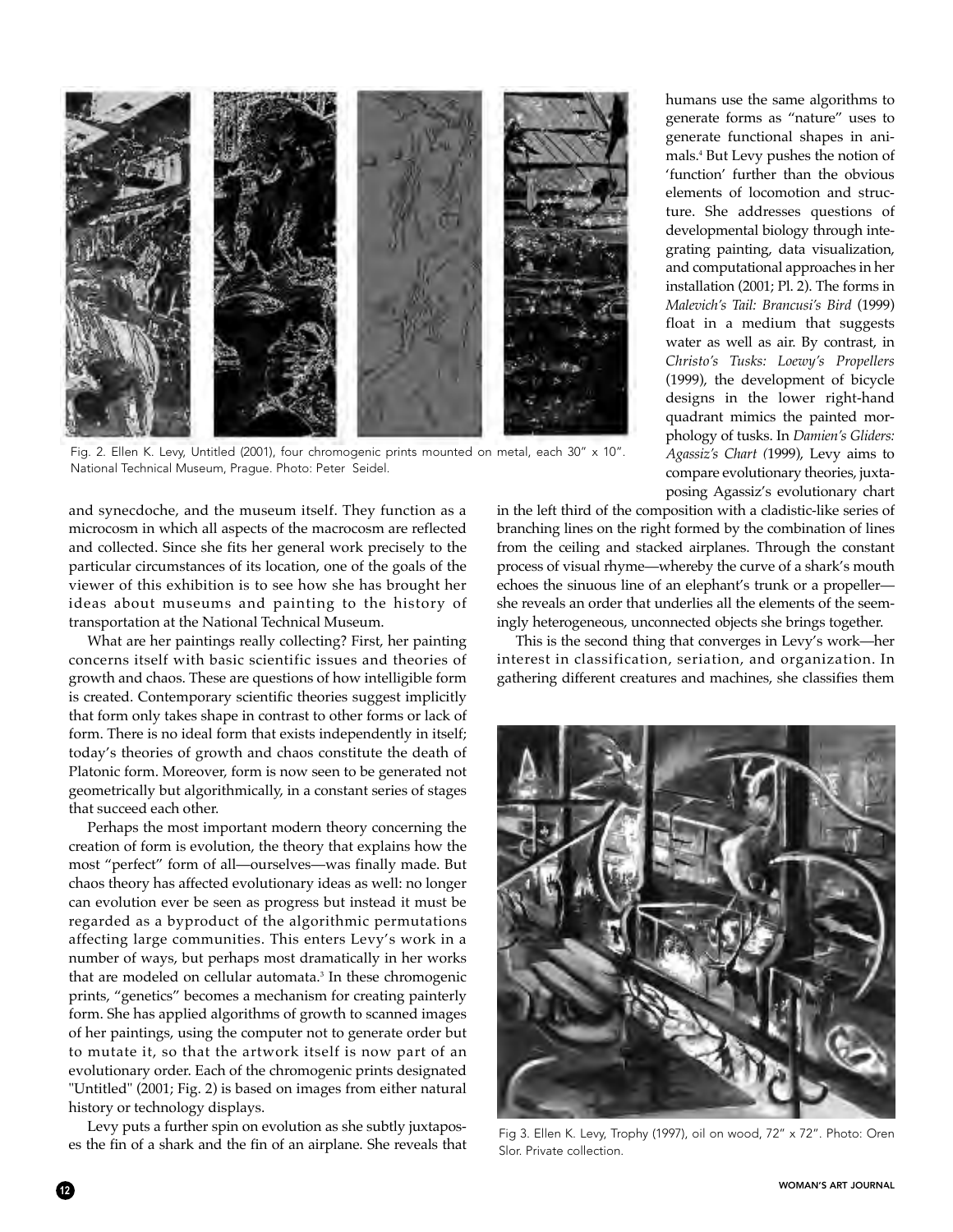in an order that makes sense of some kind. There are several obvious ordering systems that are conventional in museums. Progress is the most constant—a line beginning from the earliest example and proceeding to the most recent. Or museums organize things into kingdoms and species, continents and regions, modes and uses. The impulse to arrange produces collections, and all collections suffer organization. Levy, by bringing together specimens from the Jardin des Plantes, Kennedy Space Center, and the National Technical Museum, for example, proposes an arrangement that harmonizes all other secondary classifications of time and space. This brings us to the third convergence. By gathering multiple collections in one unity, Levy recalls the history of museums.5 For example, *Trophy* (1997; Fig 3) exemplifies how an oil painting exhibited at Associated American Artists Gallery in 1998 reflects prior studies that Levy had made from displays in the Jardin des Plantes in Paris. The painting also contains additional



Fig. 4. Ellen K. Levy, Installation at National Technical Museum, Prague (2001). Photo: Peter Seidel.

elements such as paper clips and Damien Hirst's collection of sharks in glass cases. She regroups the dispersed elements of the first universal collections of all objects known to man, the curiosity cabinet or Wunderkammer of the sixteenth century, reuniting its primary division of *naturalia* and *artificialia*. All later museums descend from these microcosms of the universe. But where all later museums dismantle this microcosm into its separate parts, the Wunderkammer joined them firmly. The central function of the Wunderkammer was to explore similarity of form and, most particularly, the similarity between natural creations and humanity's, between *naturalia* and *artificialia*.

Levy has recuperated the fundamental epistemological maneuvers of the Wunderkammer: we know the world through the comparison and juxtaposition of like and unlike, by placing one thing next to another. She deftly conflates two kinds of juxtaposition—seriation (an Enlightenment, modern scientific tool) and adjacency (a technique of the curiosity cabinet). She collapses together, as she does the elephant and the airplane, the history of museums, even as she collapses ideas of history and progress and evolution in their seemingly different realms of technology (the history of things), human history, and natural evolution. In this maneuver, she is utterly postmodern, and is firmly in line with the new epistemologies of knowledge production being created (or recreated) by the Internet.

Levy does not so much write about these ideas as she paints them. And here she makes her most distinctive contribution, the point she made to me the first time I looked at her paintings with her. Understanding both the act of painting and the painting itself as a museum, she accomplishes several things. First, she knits all the disparate elements of the modern museum experience together. And she underscores their commonalties in the public performance of culture that constitutes the museum's characteristic involvement in contemporary society. Second, she begins to define the very act of making marks on canvas as an act of form creation, similar to those that scientists have agreed produce and shape meaning in the world. In other words, she suggests that artistic creation lies exactly on the knife edge between chaos and growth that her chromogenic prints illustrate. She unveils the truth that painting itself is an algorithmic activity of form creation that is both endless in its future and a product of its past. The profound importance of Ellen Levy's art lies in this demonstration, this unbaring of the deepest connections between the process of history, the progress of form development, and the activity of physical collecting.

Finally, one needs to say something about Levy's paintings at the National Technical Museum. The Museum is a specific place, above all dominated by the large gallery of airplanes, bicycles, automobiles, and other machinery of transportation. In that space one is faced with the usual contradictions of growth and chaos, between the orderly evolution and historical display of a particular machine type, and then, turning around, an amazing cacophony of objects, scale, uses, colors. One walks past a line of models, photographs, and text, all in a line on the balcony, and then sees, in a volume of space crowded with large machines of all kinds, the real thing, real wonders embedded in the amber of the museum.

Levy's installation recreated this fundamental experience of museums—and, one might add, science, art, and life itself. The installation (Fig. 4) shows three of the large-scale oil paintings that were just discussed, four chromogenic prints, a related animation, and a painted platform in the foreground that depicts some of the traffic underlying the museum and its displays. The orderly sequence of sixteen panels (not visible in this photograph) mimics the line of cases on the balconies of the transportation exhibit; but the view through them into the paintings themselves is a dizzyingly "accurate" recreation of the immediate impression of the whole exhibit. Only gradually does one recognize the affinities and rhymes of shapes, and the harmonies of human-made and natural forms. Slowly and carefully, progress and evolution are seen as systems of forms.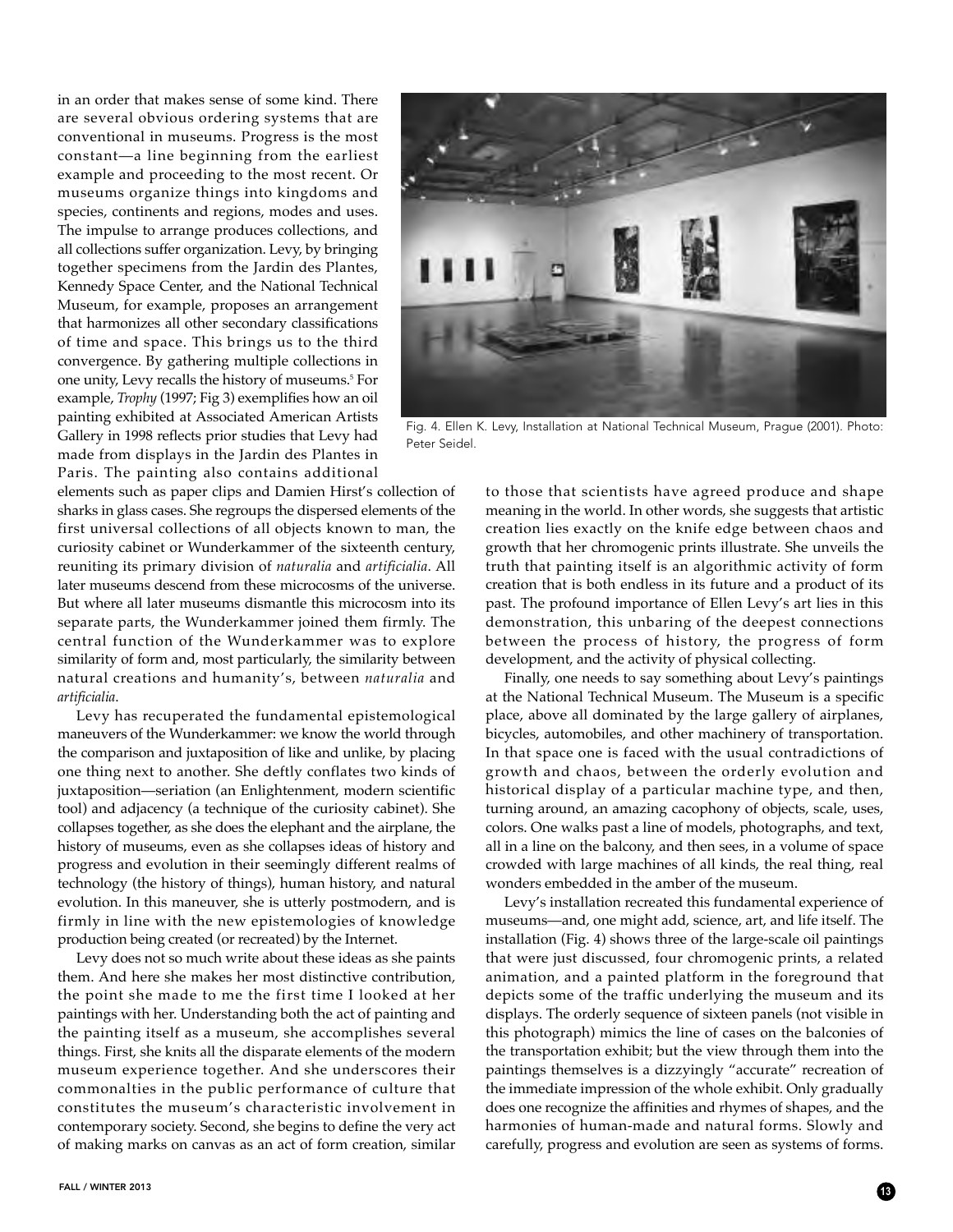

Fig. 5. Ellen K. Levy, with Michael E. Goldberg and Paul Sultan, still from *Stealing Attention* (an animated series) (2008).

The chromogenic prints and the four large oils frame these sixteen "windows" in another fashion, suggesting the two ends of the conceptual spectrum which Levy has brought together—the work in the laboratory and the collection of the museum. Finally, in the central sculptural installation, Levy works out of the transportation exhibit into the world outside the walls of the museum in her references to the city and its traffic patterns.

For that is the ultimate goal of Levy's work, to situate the work of art—painting, the most traditional of Western civilization's high art forms—in the realms of both the most abstract of scientific ideas and our daily experience of pattern making. The act of putting paint to canvas, she asserts, is as natural and as artificial as getting behind the wheel of a car, or of understanding the algorithms of life.

 $C$ ince 2000 Ellen Levy has pursued her interests in the  $\mathbf{\mathcal{O}}$  complexity of nature and culture, and the artist's ability to address that complexity, in several different bodies of work. She has expanded into digital and video media and continues to experiment with installations. But she has returned to painting always, and to the ability of painting to absorb the most astonishing range of questions, motifs, and ideas. Painting can still function as a collection, a museum for her, but the work and the frame around the work have changed. In turn, installation and contextualization have become central strategies that enable her to extend the field of painting's possibilities through focusing the viewer on the physical aspects of perception, especially its constraints.

Because the world of museums has changed radically, so has my reaction to her work. Museums now seem imperiled institutions in a way that had been largely theoretical a decade ago. Then we were concerned about the inroads that both digitization and epistemological changes (arising within many disciplines from a focus on objects to a concern for process) had made on the goal of collecting, preserving, and displaying physical objects—the traditional core of the museum mission. In particular we chronicled the dismantling of natural history collections, their abandonment and occasional destruction, as it seemed that ecology had replaced taxonomy as the heart of natural history. Art museums, little more than a decade ago, were deeply reluctant to put images of their collections online, in case it should discourage people from visiting the museum because they would be content with a digital replica.

But we have also witnessed the wholesale physical destruction of art and archaeological collections: the museums in Iraq and Afghanistan most notably, but more recently the looting of the Cairo museums during the so-called "Arab Spring" of 2011, and even more recently the burning of historical libraries in Timbuktu early in 2013. We realize that we cannot just theorize about museums, but must actively work to protect them, if we value them. Even in this country, I find myself more interested in the pragmatic and ethical issues of cultural patrimony, the quickly evaporating boundary between the commercial art market and the museum exhibition, the distortions of the money and interest that surround contemporary art collecting and the continued relevance of historical collections, than I do about the epistemological status of collection and display practices. We may assert the continuing resiliency of museums within contemporary culture, but we must also acknowledge their fragility and mutability.

Levy's art works reflect the deep changes undergone by museums: the shift from taxonomy to ecology, the pervasive influence of digitization upon archiving, and the distortions of the market. As Levy's work alludes to iconoclastic acts of violence as well as the profitable trade in stolen antiquities, it embodies how the processes of evolution work their way on culture as surely as biology. Ellen Levy has explored just these issues most profoundly in a series of works entitled *Stealing Attention*. <sup>6</sup> Focusing on the destruction and looting of museums in Baghdad, she ties these acts of violence to two larger forces in a different realm. While most of us would see these acts as political, theological, or cultural—that is to say, within the realm of the social—Levy is interested in how they play within the realm of biology. Specifically, she develops two threads: first, the ways in which inert objects themselves have a life, whereby they may be seen to migrate or replicate themselves; and second, how our attention to these events is shaped by the hard-wiring of the brain, as it has evolved over time.

Superficially, her consideration of provenance and the impact of political events on objects resembles the work of activists like Hans Haacke, and one cannot deny the value of Levy's activism. However, the real frame of the work is more abstract and just as powerful. What Levy is getting at is the fact that our attention is not seamless but biologically constructed: there are gaps and holes in what we see in the world, as our brains put together discrete packets of data, file them away and retrieve them.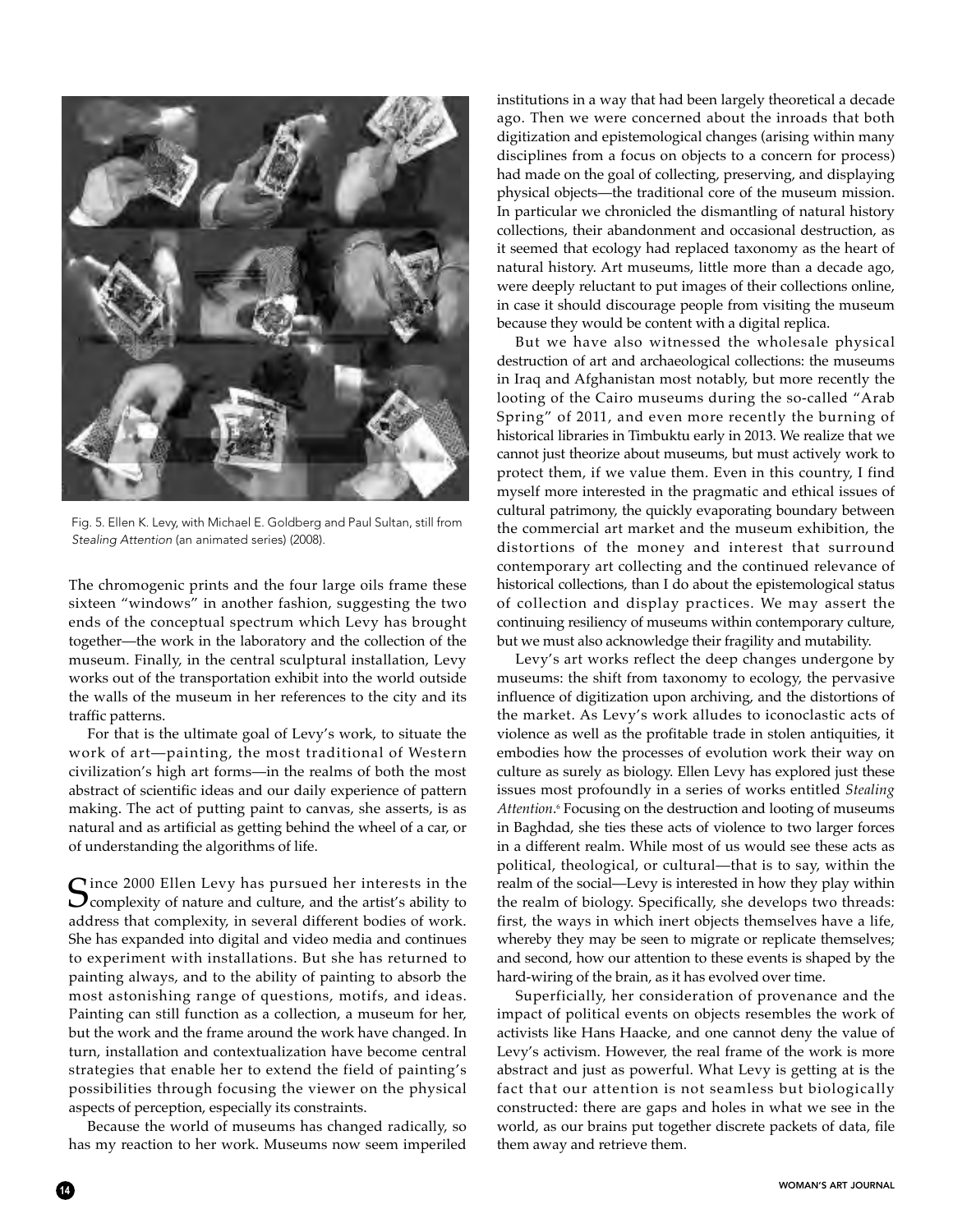

Fig. 6. Ellen K. Levy, L–R: *Conning Baghdad*; *Fleeced Chariot*; *Jack of Hearts* (all 2008), mixed media on wood, each 58" x 38". Photo: David E. Levy.

The work itself consists of an animation (the result of a collaboration between Levy and Michael E. Goldberg, Director of the Mahoney Center for Brain and Behavior, Columbia University), nine mixed media paintings, eight prints, and documentation, next to an empty shelf, in an installation. One of several large-scale mixed-media paintings, *Jack-of-Clubs* (2008; Pl. 3), depicts hands stealing relics and playing cards within a maze-like architectural space. The animation requests that we play a game of cards, counting the number of times the Queen of Hearts appears in each cycle; the hands displaying the cards flash rapidly and randomly over a matrix of black and white photographs of objects lost from the Museum in Baghdad in the looting after the invasion (Fig.  $5$  ).<sup>7</sup> If we pay attention to the cards as we are supposed to, we don't notice that the objects are disappearing.<sup>8</sup> The documentation consists of the catalogue data of the missing objects. The paintings are meditations on the objects, the cards, the destroyed museums and their archives, the invading troops; in other words, all the data that surround the incident. Levy poses a question through her installation: are the emotional, empathetic qualities of painting capable of recalibrating the viewer's vision? The task assigned to the viewers in the animation, which is placed at the entrance, nearly insures they will not see the looted objects in the background. Subsequently, as the spectator moves through the installation space, the artworks insist on the embodied qualities of paint and image to flesh out the theft of the antiquities. The three mixed-media works, *Conning Baghdad*, *Fleeced Chariot*, and *Jack of Hearts* (all 2008; Fig. 6), represent the theft taking place within the museum space. The bare wood of the painting support and the titles develop the issues of construction, destruction, and re-construction that

occur in the animation. If the viewer should watch the animation again before leaving the exhibition, she has a greatly increased chance of now seeing what had before been invisible—the removal of the antiquities.<sup>9</sup> Painting stands for the real world of rich context, while the animation (essentially a distraction machine) reduces the situation to objects, hands, and cards. There are many ways we could look at this juxtaposition of media and event, but one way, surely, is the rich stillness of the paintings and the rapid firing tempo of the largely black-and-white animation.<sup>10</sup> Or, framing it epistemologically and historically, one has all the incidental and pictorial qualities of art while the other embodies the deliberately reductive act a scientist goes through to conduct and experiment, selecting only those few basic elements she wishes to investigate.

In *Stealing Attention*, Levy also confronts the ubiquitous digitization of museum collections through juxtaposing digital with painted passages in collage on wood panels. She enables the eye to linger while it compares realistic renditions of a raided museum space (often identified by either printed or painted words) with impasto and depicted architectural passages. The digital collage requires viewers to actively rotate their heads to re-create how once unified forms have been split apart and to rely on their archival memory of salient art works. For example, the painting *3-Card Monte Projected* (2008; Fig. 7) includes patents and trajectories of the gaze, and features hands taken from Caravaggio's *The Cardsharps* (c. 1595) and George de la Tour's *The Cheat with the Ace of Clubs* (c. 1630–34) from the collection of the Kimbell Art Museum.

Not incidentally, however, Levy literally stages an experiment. By including painting, with its demand that we both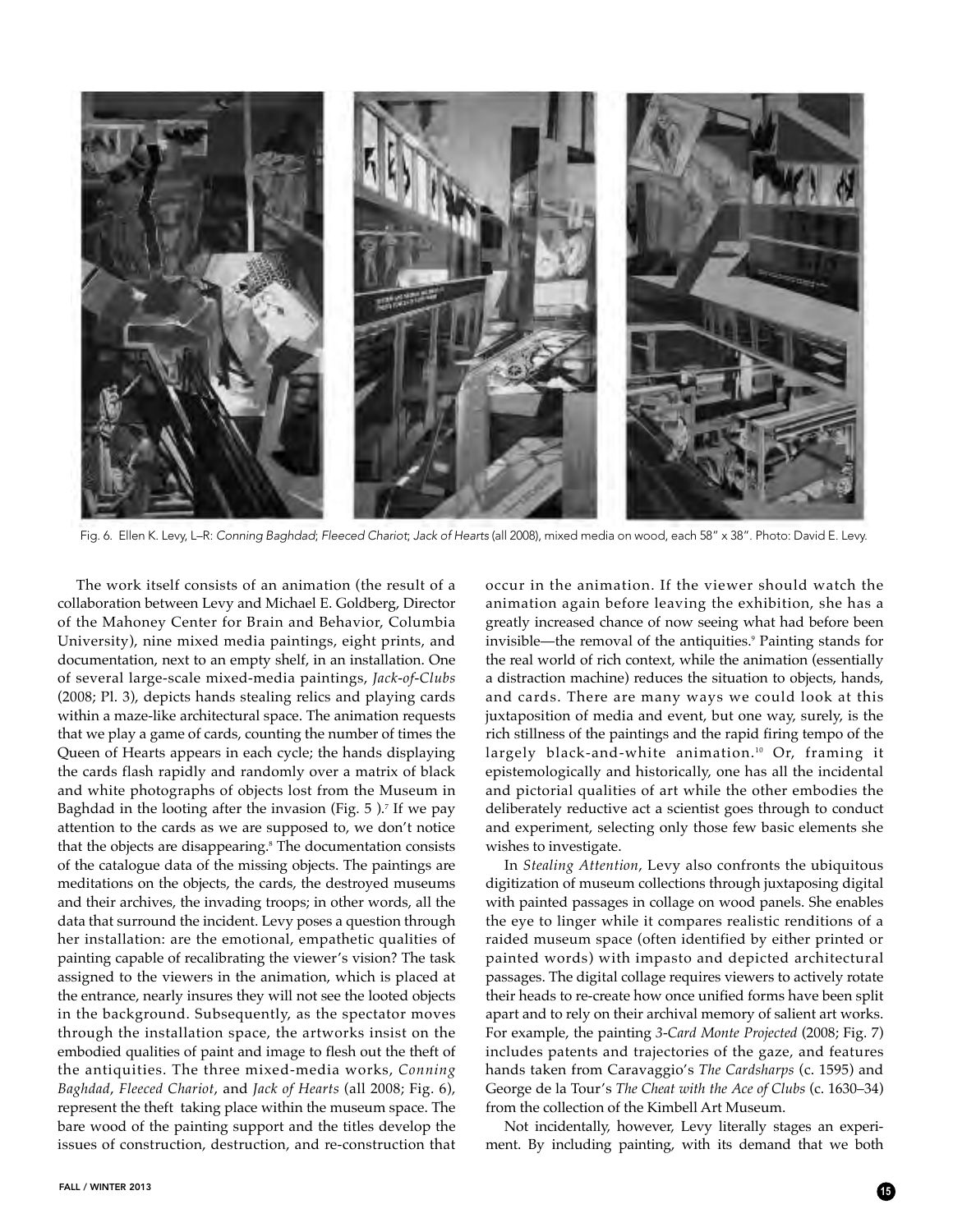concentrate and expand our vision, she examines how she can affect our attention so that we do pay notice, so that the physiological processes of our brain are shaped by the medium the work is expressed in. In other words, she turns the installation into an experiment, not in the rather loose sense we all like to apply to our work, when we "try things out," but in a more purely scientific sense, of containing the subject within precise parameters so that physiological change can be determined and measured.

As is typical of Levy's work, she has placed these concerns within the frame of magic acts and illicit street action in the references to the cardsharp practices of three-card monte. Notably, magician's tricks now function as excellent primers within the realm of neuroscience, of how attention, itself, works.<sup>11</sup> A context of moral outrage also exists since the antiquities can be seen as stand-ins for the collateral damage of war. In effect she has drawn a clear line between the political and

Fig. 7. Ellen K. Levy, *3-Card Monte Projected* (2008), mixed media on wood, 72" x 48". Photo: David E. Levy.

cultural missteps of the Bush administration, which went so cavalierly into a country that it determinedly refused to learn anything about, and the larger psychological phenomenon of how we do pay attention to things, how easily distracted we are from what is important to pay attention to. But also her work allows us to learn what we habitually do, and thus avoid such mistakes in the future. In other words, her work is positioned not only as a political warning but as a model of knowledge production, one that is useful in all situations.

In subsequent artworks, such as *This Image is Unavailable #2*<br>and #3 (2012; Pls. 4 and 5) and *Molds and Memes: Cast of* n subsequent artworks, such as *This Image is Unavailable #2 Thousands* (2013; Fig. 8) Levy continues to have the viewers focus on images of antiquities in the process of being stolen. They are portrayed under plastic wraps and/or being smuggled from their original habitats or else being replicated from casts. Upending expectations, Levy playfully comments that these fragile relics could instead be viewed as hardy, having solved some basic problems of life forms. Pretending these relics have agency, Levy depicts them in *This Image Is Unavailable #2* and *#3* as having "solved" the problem of transportation via human carriers while, in *Molds and Memes: Cast of Thousands*, she focuses on depicting the replication of the antiquities. She states that they have enticed us to become their accomplices; we commit theft on their behalf, viewing the pillaging of cultures as a form of unintentional tribute, and we humans provide for their transport and propagation (through the memes of casting and language). In this sense, she views herself as their human archivist.

Both groups of works, *This Image is Unavailable* and *Molds*

developing art works, and she occasionally incorporates them within the art works. The proliferation of lichen that occurs over time is mimicked in paint by applications of impasto (modeling paste and gel) with knives, bubble wrap, and fabric over printing. Levy implicitly asks whether these antiquities (their memes consisting of descriptions, depictions, and imitations) can outlast the most fundamental and resilient forms of microbial life, deliberately equating or confusing again the human-made and the biological. The question intimated by the depicted lichen is whether these hardy forms can survive us and the changes we have wrought in the ecosystem.

*and Memes*, portray the intersection of two worlds—the lichens that build a home on statuary and the migrating treasures of a fully globalized and monetized art world. Showing these treasures swaddled with plastic, Levy initiates a visual play of real and depicted transparency and opacity with painted illusion and cut mylar on paper. This time, however, the looted relics assume center stage while, in the background, nearinvisible shifts of texture, value, and reflection take place while depicting the lichen and mold growing on the surface of the statuary. The subject remains inattention blindness, but the blindness is directed to the ominous changes in our environment. The lichens (known for longevity and as a barometer of environmental health) function as a microcosm that reflects on the human macrocosm of collected trophies from fragile and warring environments. As with the exhibition at Prague, Levy implements cellular automata studies using scans of the

Over the years, Levy, who has a B.A. in Zoology, has worked in laboratories and been immersed in the art and the neuroscience of attention, and has been engaged with a wide variety of major scientific research concerns, focusing on the nature of classification, the brain and visual perception, and genome research. Her art work has dealt with the subject of technological evolution by incorporating the patents from such industries as oil exploration and genomics and has portrayed the negative impact of corporate development upon the environment in *Sea Currents, DNA and Oil (Chakrabarty)*, and *Quorum sensing bacteria*, all executed in 2005.12 Most of these works date from 2001 to 2007. An early oil work on wood support, *Relentless* (1987; Fig. 9) animated a force field of automated energy and was inspired by a display at a science museum as well as by images of Russian constructivism. Prior to that, she had exhibited in a number of scientific institutions, including the New York Academy of Sciences (1984) and the National Academy of Sciences in Washington, D.C. (1985). The works displayed at both locations focused on observatories. *Aperture* (1984; Pl. 6)

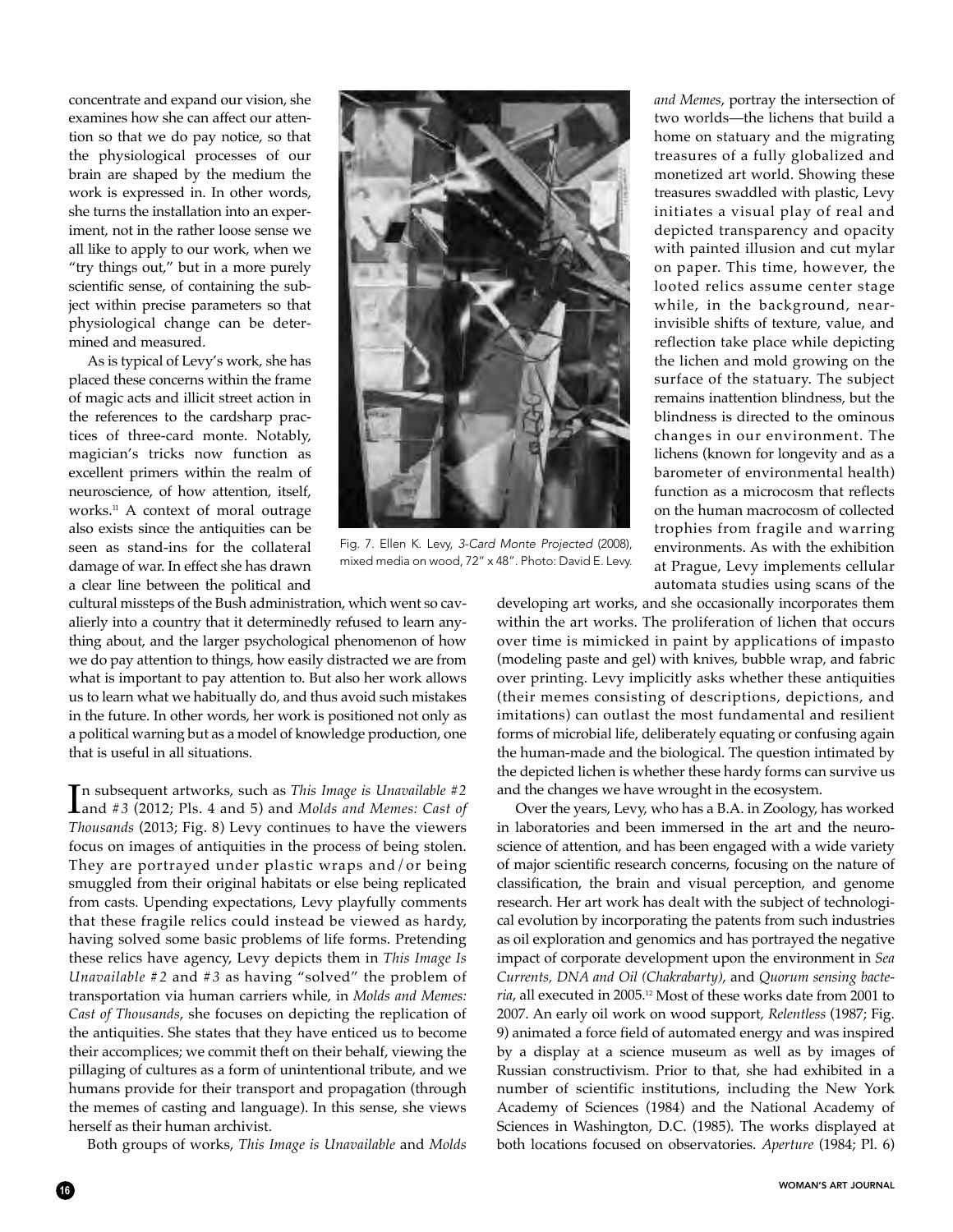

Fig. 8. Ellen K. Levy, *Molds and Memes: Cast of Thousands* (2013)*,* Mylar, modeling paste, paint, and print, 60" x 40". Photo: Ellen K. Levy.

entailed a lengthy panel preparation involving sanding and casein layering to create a subtle emission of light. By contrast, the temporary ceiling mural, *Palomar* (1985; Pl. 7), consisting of eighteen units of archival paper pieced together**,** was exhibited on the rotunda portion of the ceiling of the exhibition space at the National Academy of Sciences. *Palomar* was two hundred inches in diameter, the same dimension as the famed Palomar mirror in California, and was instrumental in Levy's obtaining a commission from the National Aeronautics and Space Administration (NASA) (1985) at the Kennedy Space Center. Levy became one of a small group of NASA artists. She described her experience of meeting with NASA engineers and astronauts and touring the facilities, sketchbooks and cameras in hand, while avoiding alligators attracted by the activity. She completed several casein on panel works as a result of her NASA commission; many such as *V.A.B*. and *Chrysalis* (1985; Fig. 10) were based on the vehicle assembly building where components of the space shuttle were assembled. A *New Yorker* blurb singled out such work for its vertiginous, Piranesi-like space.13 Levy had long been immersed in the lore of space travel and recalls eagerly signing her name to travel to the moon when she visited the Hayden Planetarium as a child. Like many, she was greatly saddened by the Space Shuttle *Challenger*



Fig. 9. Ellen K. Levy, *Relentless* (1987), oil on wood, 72" x 48". Photo: Oren Slor.

disaster (1986), the death of its seven crew members, including school teacher Christa McAuliffe, and the threats to the continuation of the space program. According to the artist, *Untitled (Challenger)* (1986) and *Structure + Failure* (2003) are expressions of fear and explore the structure of failure. Works subsequently shown at Drew University and in Hamburg and Cologne, *Disorder and Early Sorrow* (1987; Fig. 11), were named after a short story by Thomas Mann. In them Levy explored complex systems theory with models, drawings, and paintings of dominoes subjected to destructive forces. The placement and removal of the dominoes suggested architectural models of cities. Her system relied on a random number generator; although the randomness is only approximate, it visually suggested some of the circumstances that result in chaos.

One common thread in her diverse periods of work is her interest in the convergence of cultural and technological change with biological evolution. As she stated in a 2009 article about George Kubler's *The Shape of Time*: "Just as biology and technology have coevolved to forge a new industry, we contemplate new art forms that merge the biological with the technological."14 Given her fascination with complex systems, it was natural that she view its discoveries and technologies as compelling resources for artists.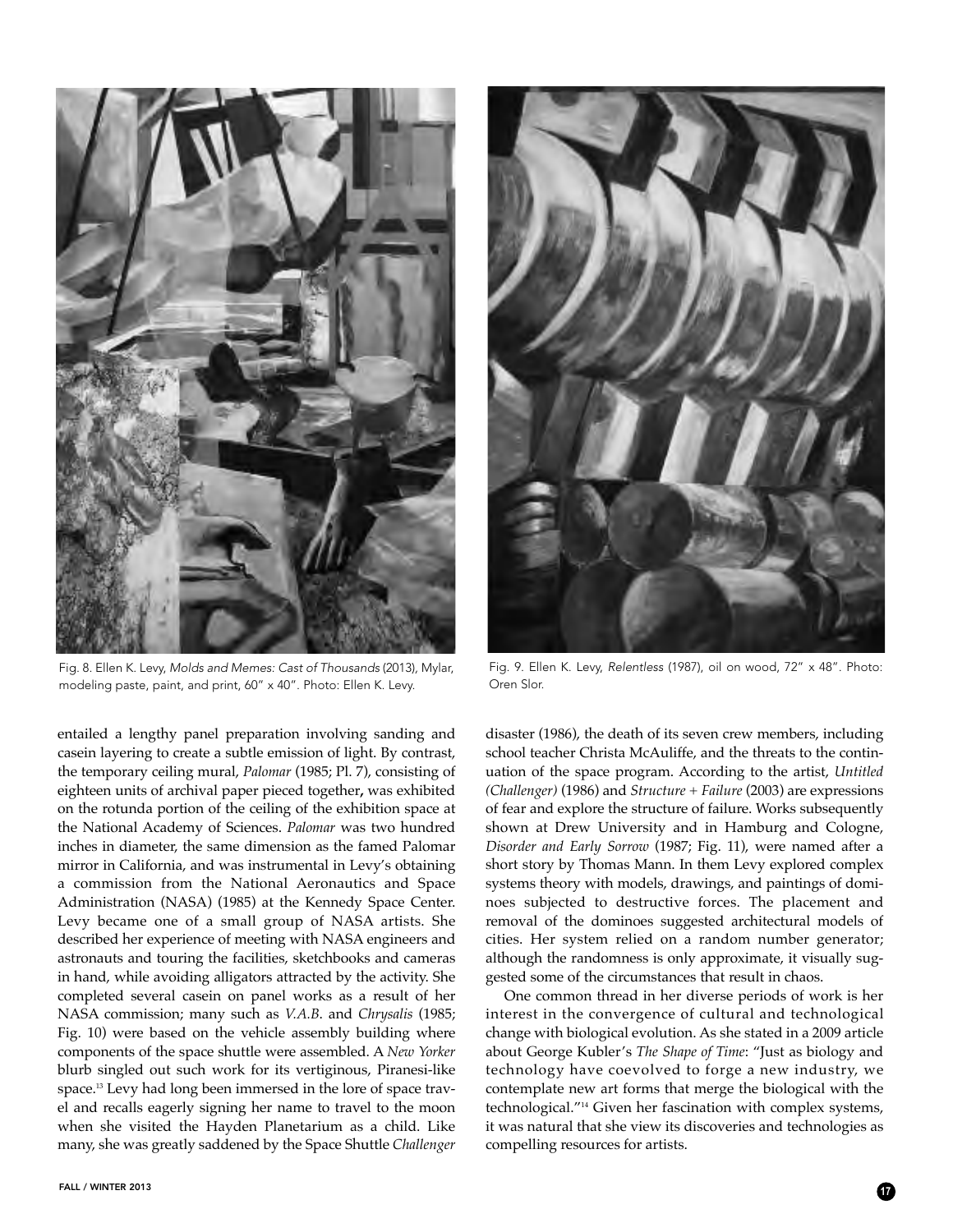

Fig. 10. Ellen K. Levy, L–R: *VAB* (Vehicle Assembly Building), *Chrysalis* (both 1985), casein on prepared panel, 60" x 30". Left, Photo and Collection the artist; Right, Photo and Collection NASA.

But what then does art offer? Why not continue the laboratory work? Or, to put it another way, how does painting actually embody research activity: what is the divide between measuring response or visibly compelling response? In other words, what are the relationships among the experiments and research, the creation of algorithms to trace networks in databases, the creation of digital media, chromogenic prints, and Levy's handsomely crafted, complex, and compelling paintings?

A decade ago I made the claim that Levy was arguing that painting at the end of the twentieth-century was a museum, a repository of the gestures, interests, and subjects of painting over the previous century and before. I argued, implicitly, that any painter today, in putting paint on canvas, did so from the position of a curator, that the painting was inevitably an exhibition, a sort of curated visual space. Now, however, I would make a larger and, I hope, more compelling claim, that Levy has argued successfully that painting is the House of Solomon, a space where all the world's knowledge resides and where knowledge workers—both artists and viewers—make use of that storehouse to discover the world anew and learn new things about it.

Solomon's House, while referring to the Temple Solomon built in Jerusalem, more specifically is the institution imagined by Francis Bacon as the heart of his utopian island in *The New Atlantis* (published in 1627 after Bacon's death). In this fantasy, Bacon imagines the perfect society, one guided by knowledge and reason, and untainted by the violence, disease, inefficiency, and irrationality of the Europe he knew. The island of Bensalem is governed by a ruler who is advised and

led by a group of wise scholars gathered together in Solomon's House, which includes laboratories, classrooms, storerooms, botanical gardens, and workshops. At the center of the institution, which is essentially the whole island and society, are two galleries, one which contains models of all the major inventions and discoveries, and the other with the images of the scientists who discovered them. This is a model of a museum which lies at the core of an enormous knowledge enterprise: the museum is the totality of the activities and structures of the House, and is also a microcosm of the whole, reflecting back to all participants the essential elements of the institution. As Bacon says of the House itself, the same may be said of the museum galleries: "which house or college … is the very eye of this kingdom."15

This dream of a center of knowledge production that encompasses the world is ageold, from the first known "museum," the Library of Alexandria, to places like the Smithsonian or the modern research university. Bacon's formulation had a particular potency, and was a touchstone for the actions of generations of institution builders, from the Royal Society in the 1660s to the South Kensington Museums (which grew to include the University of London

at one point) in the 1860s, both of which explicitly evoked Bacon's term as their ideal. Ellen Levy's body of work has the same ambitions for her art and succeeds in both "exploring the similarities of the social, the biological, and the technological with the pictorial,"16 as Sara Henry asserts on her website, and arguing that the pictorial is a ground or matrix in which all the other modalities may be accessed and understood.

Let me conclude by remembering a peak experience visiting museums, in 2002, when on a dreary afternoon in New York, I trudged through two major exhibitions: the Renaissance tapestry exhibition at the Metropolitan Museum of Art and the Gerhard Richter retrospective at MoMA. The first demonstrated how insignificant oil painting, particularly easel painting, was at the height of the Renaissance: Raphael's art existed to provide designs that could be turned into tapestries that were infinitely more useful, more impressive and a lot more expensive than most of his paintings. Tapestries trumped oil painting handsdown, just at the point in the narrative of the Western canon when art historians trumpet its triumph. At the Richter exhibition, in contrast, I was thrilled at the way in which Richter met the challenge of every other mode of image production and reproduction and mastered them in oil painting: the extraordinary technical control exhibited in the abstract works in particular resulted in surfaces that no other medium could match or even approach. Here, I thought, at the beginning of the twenty-first century, was the painter who has most profoundly fended off the challenges of other media, and defended the centrality of painting more completely than any of his contemporaries, in the debates about the status of art within the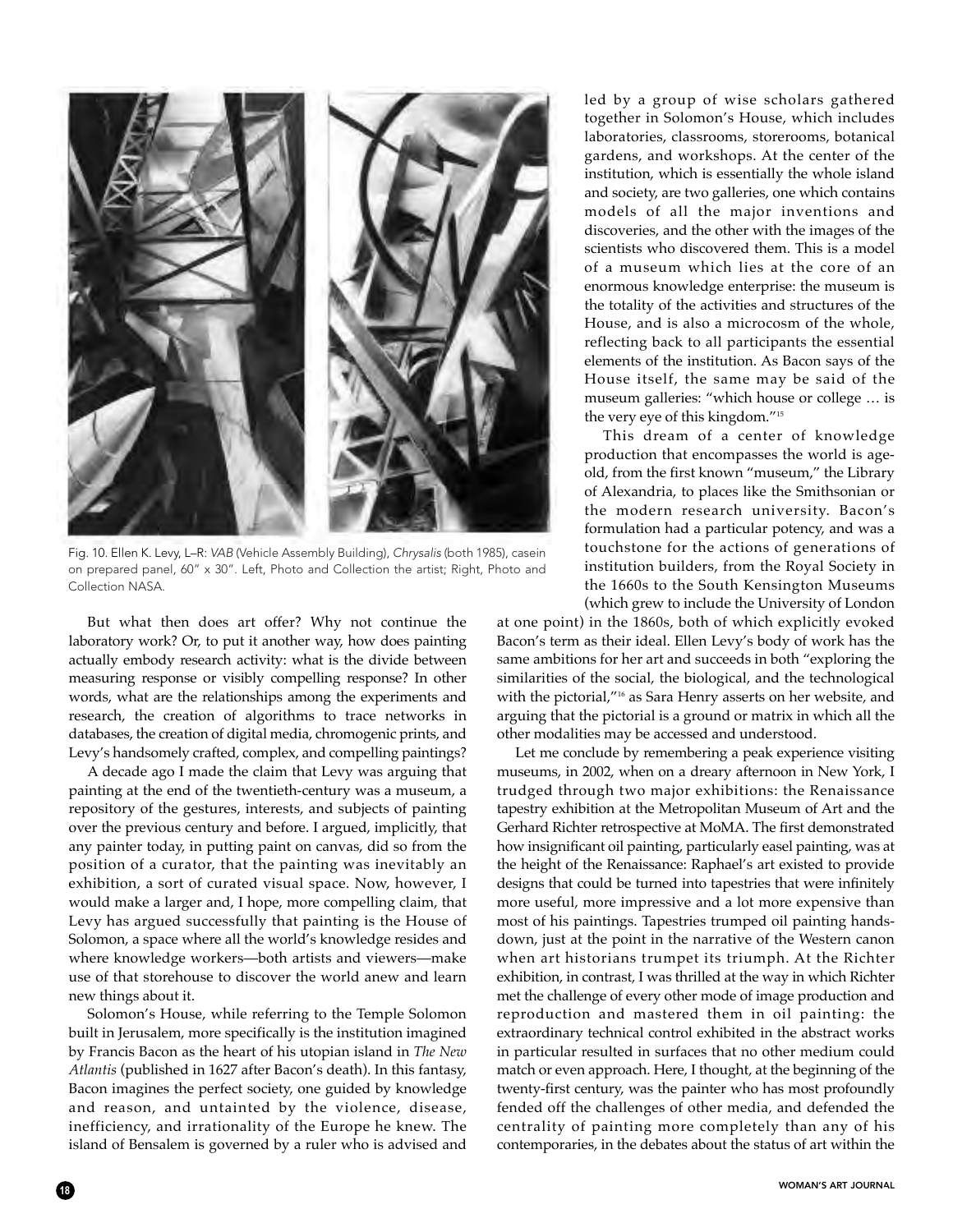

Fig. 11. Ellen K. Levy, "Disorder and Early Sorrow" installation (1987), L-R: Untitled, work on paper, 37" x 24"; Model, dominoes; Untitled, painting on panel, 12" x 16". Photos: Ellen K. Levy. All Private Collections.

expanding realm of visual technologies that has been going on since the invention of photography (and even earlier). Richter, ever expanding his art, also investigated the possibilities of the digital print in a 2012 exhibition at Marian Goodman Gallery.17

It seems to me that Ellen Levy has been engaged in a similar kind of investigation, assertion, and challenge, not so much about the relationship of painting to other image technologies, but the place of painting in the realm of knowledge production itself. Scientific inquiry has enabled Levy to intimate questions through her artworks: To what extent do cellular automata work like evolution? How does culture spread? Cultural evolution is considered to occur more rapidly than natural selection, but, now that biology can be manipulated, can its evolution proceed at a faster pace? When words describe antiquities or replace them, do we actually visualize the same images?

How does an artist assert the power of art within a world dominated by the claims of science to know the world more certainly and thoroughly than any other mode of knowing? Levy suggests that an artist's proper concern is allencompassing and that the *qualia* of affect and concrete sensation that are basic to art cannot be ignored by science; this knowledge is part of what art offers science. As Bacon says: "The End of our Foundation is the Knowledge of Causes, and Secrett Motions of Things; and the Enlarging of the bounds of Humane Empire, to the Effecting of all Things Possible."18 As it concerns Levy, the point is that the House of Solomon was a storehouse of rich potential.

Two final points are worth making. We take for granted the differing claims of Art and Science, the major disciplinary division invented in the nineteenth century at the same time, not coincidentally, that museums became a primary feature of cities: science and art have fundamentally different ways of knowing and knowledge production. It's useful, however, to remember that the very word "scientist" was modeled explicitly on the term "artist."19

Most attempts in the humanities to "theorize" are rather sloppy imitations of scientific theorizing, just as the urge to incorporate quantification and measurement are largely meaningless (and forgetful of Duchamp's *3 Standard Stoppages* (1913–14). Levy, however, is no stranger to actual science; she is as grounded in the work and mentality of science and scientists as any artist living. She is informed in the scientific fields she references (and having sat on several academic research committees I know that a geologist has no more understanding of theoretical physics or genetics than I do, and vice versa).20 Her interests span Richard Dawkins' work on memes, D'Arcy Thompson's work on morphology and form, George Kubler's meditations on the shape of time, and L. Luigi Luca Cavalli-Sforza's examination of how genes and languages spread. The context of art and science interactions within which Levy functions has in recent years become increasingly compelling to artists, sparked perhaps by some of the spectacular developments that have taken place, like the cloning of Dolly. It has become virtually commonplace for artists and scientists to work together and to explore aspects of complex systems and genomics. Levy has a distinctive and important place in this interdisciplinary terrain. She is credited with bringing issues of genomics and art to a wide academic audience years before the Genome Project was concluded.<sup>21</sup> She speaks now of a related, but far more complex project underway in brain research that is also likely to have a profound effect on the art community.<sup>22</sup> New tools are available to shape visual language, and Levy does not hesitate to learn and use them when pertinent to her artistic investigations. However, whereas much media art focuses on new technologies, Levy concentrates on scientific theory and methodology. Of those artists that address art and science, many now use biology in the most literal sense, employing biological processes in the creation of work. Early on Levy made bacterial paintings while employed in a microbiology department,<sup>23</sup> but she sees the aesthetic presence of painting and visual metaphors as resources worthy of continued exploitation, often in juxtaposition with other media. Her work on paper *Outnumbered* (2000; Pl. 8) results from implementing a cellular automata program. What initially looks like expressive abstract forms related to pointillism derives from the application of a computer program to a scanned drawing. She explains that the initial drawing incorporates the image of bacteria that she grew by "painting" it on agar and then photographed. The drawing also incorporates references to the deadly prion virus causing Mad Cow disease, alluding to the emergence of its human spin-off as it entered the food chain. Form creation is once again a key to her approach; prion theory holds that a misfolded form has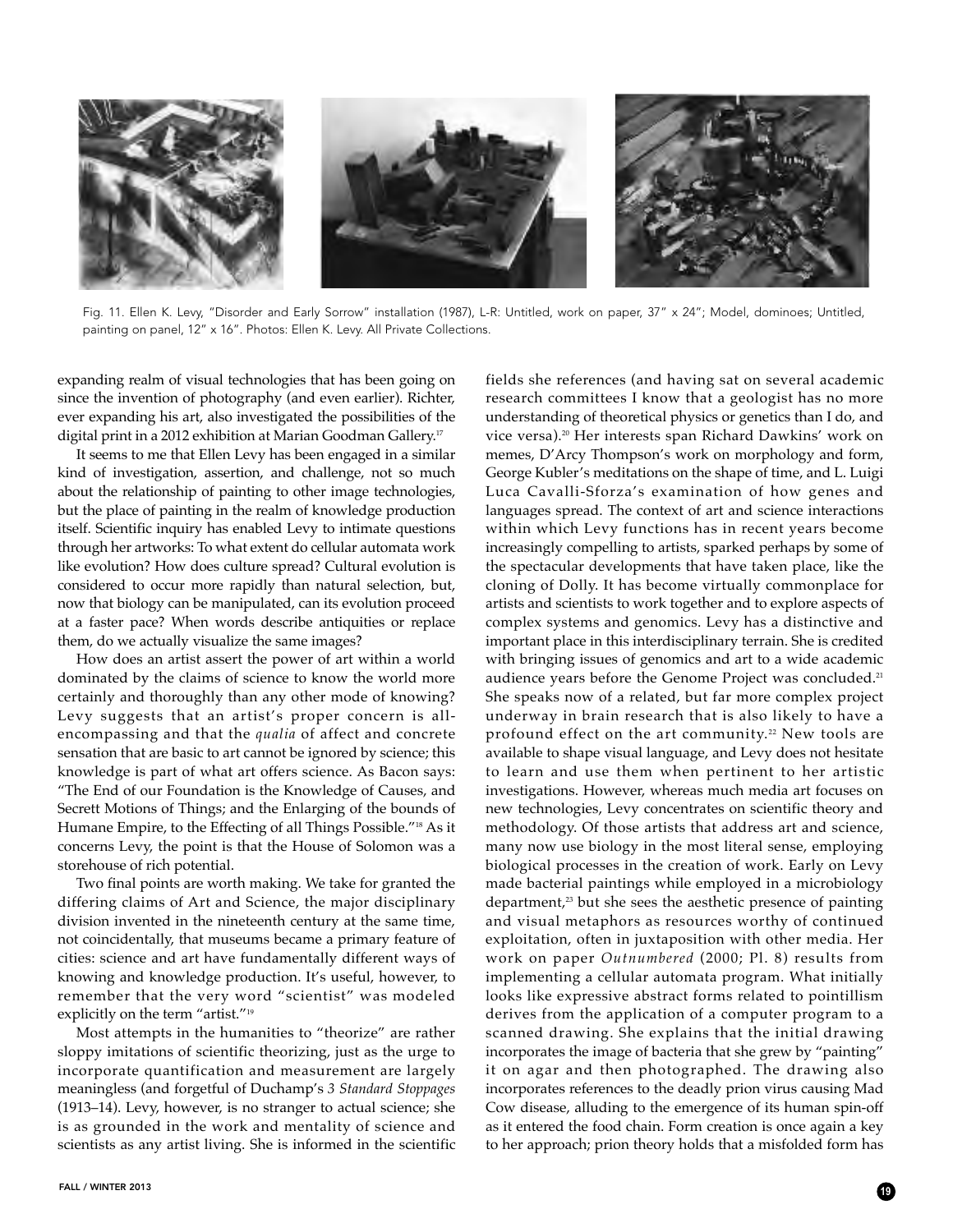caused the human disaster. Her art is evidence of both her success in integrating the two epistemological modalities, but even more important, the convincing and substantial proof of her claim that painting may function both as a container of knowledge and a device to sort it out, but also a means for generating knowledge, itself.

**Bruce Robertson** is Professor, History of Art and Architecture, and Director, Art, Design & Architecture Museum, University of California, Santa Barbara. He has published broadly in American and British art, as well as on the history of museums.

## Notes

- 1. "Shared Premises: Innovation and Adaptation" was the title of several varied exhibitions of Levy that compared technological with biological evolution, including the National Technical Museum, Prague, Czech Republic (2001), the New Britain Museum of American Art, New Britain, CT (2001), Trans Hudson Gallery, New York City (2000). The first of these exhibitions was at Skidmore College's Saisselin Art Building, Saratoga Springs, NY (1999), where Levy was a Distinguished Visiting Fellow in Arts and Sciences, a position funded by the Luce Foundation.
- 2. All unsourced quotes are from my conversations with Ellen K. Levy over the many years of our being friends and colleagues.
- 3. Stephen Wolfram defines cellular automata (CA) as self-organizing groups of cells that develop in accordance with rules; the cells form patterns based on the instructions received. Their behavior changes depending on neighboring cells. Scientists use them to study complex systems in order to understand interrelationships between the individual elements and the whole. Wolfram implies that the CA mechanism can explain certain recurrent patterns in nature such as that of mollusk shells.
- 4. John Holland introduced genetic algorithms (GAs) in the U.S. in the 1970s, and designers now use them widely. GAs are modeled loosely on the principles of evolution via natural selection. They work very differently from cellular automata and are used by industrial engineers to design engines. The engineers seek efficiency whereas the artists using them tend to explore the possibilities they permit.
- 5. Levy used displays at the Jardin des Plantes as the basis for an exhibition, "Cabinet of Wonders," at the Institut Cochin de Génétique Moléculaire, Paris, France (1997). The documentation and drawing conducted while a NASA artist served as the basis for work included at the Kennedy Space Center, Cocoa Beach, FL (1986). The exhibition in Prague included images from collections not only from the National Technical Museum but from the other museums as well.
- 6. *Stealing Attention* was exhibited at several venues. It was first exhibited in a solo exhibition at Michael Steinberg Fine Arts, (2009), then in a group exhibit, "Resurrectine," at Ronald Feldman Fine Arts, both New York City (2010), at another group exhibition, "Neurodiversity," (curated by K. J. Baysa), Museum of Modern Art of Ukraine, Kiev (2011), and in two solo exhibitions at the Nanobiology Institute, Univ. of California Los Angeles (2011), and at the Univ. of Washington Medical School, St. Louis (2011).
- 7. URL for a looped version of the animation: www.complexityart. com/subs/images/flash/stealing\_attention\_feldman.mov
- 8. Inattention Blindness is the inability to see something directly in front of you due to distraction.
- 9. The animation was loosely modeled after "Gorillas in our midst: sustained inattentional blindness for dynamic events," a study conducted by Daniel J. Simons and Christopher F. Chabris (1999), but with important differences.
- 10. The flash animation originally shown also incorporates chance as an element since it is unpredictable where the Queen of Hearts will next appear.
- 11. Randi the Magician has worked with neuroscientists to understand perception. See S.L. Macknik et al. "Attention and awareness in stage magic," *Nature Reviews Neuroscience* 9 (Nov. 2008): 871–79).
- 12. Her solo exhibitions, "Metaphors for the 21st Century," at Rider University, Lawrenceville, NJ (selections 2000–08, curated by H. I. Naar) (2009) and "evolution," at the Ezra and Cecile Zilkha Gallery, Wesleyan University (curated by N. Felshin) (2005), incorporated images and text from industrial patents.
- 13. "On Paper" *The New Yorker* (Aug. 10, 1998, reprinted throughout August), 14.
- 14. Ellen K. Levy, 2009, "Classifying Kubler: Between the Complexity of Science and Art." *Art Journal*, vol. 68, no. 4 (Winter, 2009): 98.
- 15. Francis Bacon, The *New Atlantis* (publ. 1627); see for example, Project Gutenberg ebook http://www.fcsh.unl.pt/docentes/ rmonteiro/pdf/the\_new\_atlantis.pdf, p. 8.
- 16. "Disorder and Early Sorrow" was the title of a traveling exhibition that focused on complex systems, including Drew University, Korn Gallery, Madison, NJ (1993), and Galerie Wild, Frankfurt, Germany (1993–94). It used dominoes to embody chance events and referenced domino theory in the political as well as scientific sense.
- 17. Gerhard Richter's digital works were exhibited at Marian Goodman Gallery, New York City (2012).
- 18. Bacon, *The New Atlantis*; http://www.fcsh.unl.pt/docentes/rmonteiro /pdf/the\_new\_atlantis.pdf, p.19.
- 19. The term was invented in the early summer of 1833 as a response to a challenge from the poet Samuel Taylor Coleridge. Attending as a guest of honor the third meeting of the British Association for the Advancement of Science at Cambridge University, Coleridge challenged his hosts to invent a better term than "natural philosopher" to describe this new, emerging beast—of which he considered himself one, just as he thought of himself as a poet and philosopher. William Whewell, a geologist and general polymath (he also wrote about Gothic architecture), answered with the word "scientist," modeled explicitly on the term "artist."
- 20. Levy supported her art by lab work in the Pharmacology Department at Harvard Medical School at a time when David Hubel and Torsten Wiesel were conducting pivotal experimental work on vision. She pursued these interests through private study and later earned a doctorate for research in art and neuroscience from the University of Plymouth, U.K. (2012) following her term as elected CAA President (2004–06).
- 21. Levy was Guest Editor, "Contemporary Art and the Genetic Code," *Art Journal*, vol. 55, no. 1 (Spring 1996), with B. Sichel; contributors included S.J. Gould, R. Hoffmann, J. Davis, D. Nelkin, and D. Kremers.
- 22. The NIH Human Connectome Project is an ambitious effort to map the neural pathways that underlie human brain function.
- 23. While working at New York Hospital's microbiology department Levy became aware of the microbial paintings of Alexander Fleming (discoverer of penicillin). He created them on agar plates, (see http://www.smithsonianmag.com/science-nature/Painting-With-Penicillin-Alexander-Flemings-Germ-Art.html). Levy experimented growing images in a related fashion on occasion.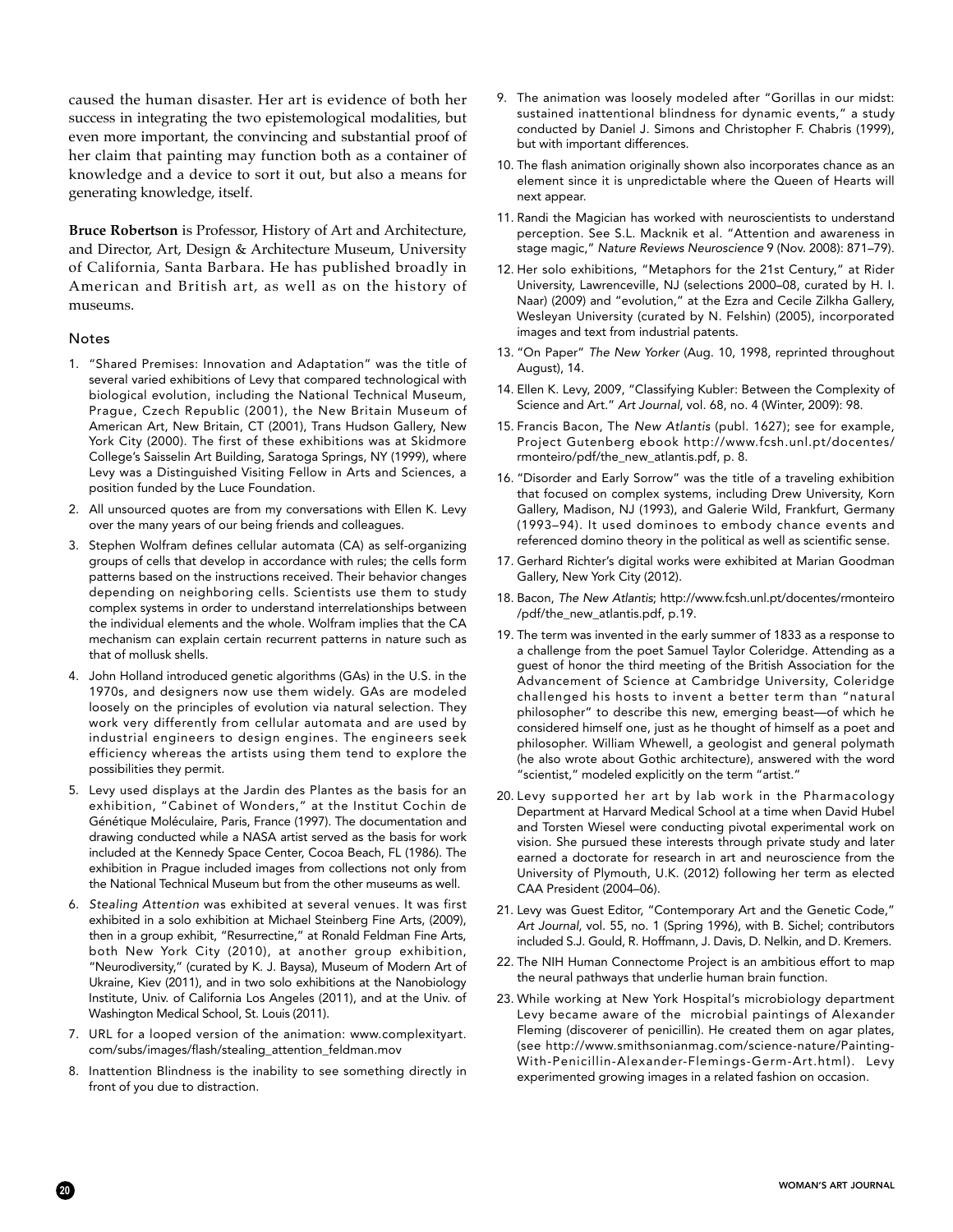

Pl. 1. Grace Hartigan, *Grand Street Brides* (1954), oil on canvas, 72 9/16" x 102 3/8". Whitney Museum of American Art, New York. Gift of an anonymous donor 55.27. Photo: Geoffrey Clements.



Pl. 2. Ellen K. Levy, L to R: *Malevich's Tail: Brancusi's Bird*; *Christo's Tusks: Loewy's Propellers*; *Damien's Gliders: Agassiz's Chart* (all 1999), oil on wood, each 96" x 60". Installation at National Technical Museum, Prague (2001). Photo: Peter Seidel.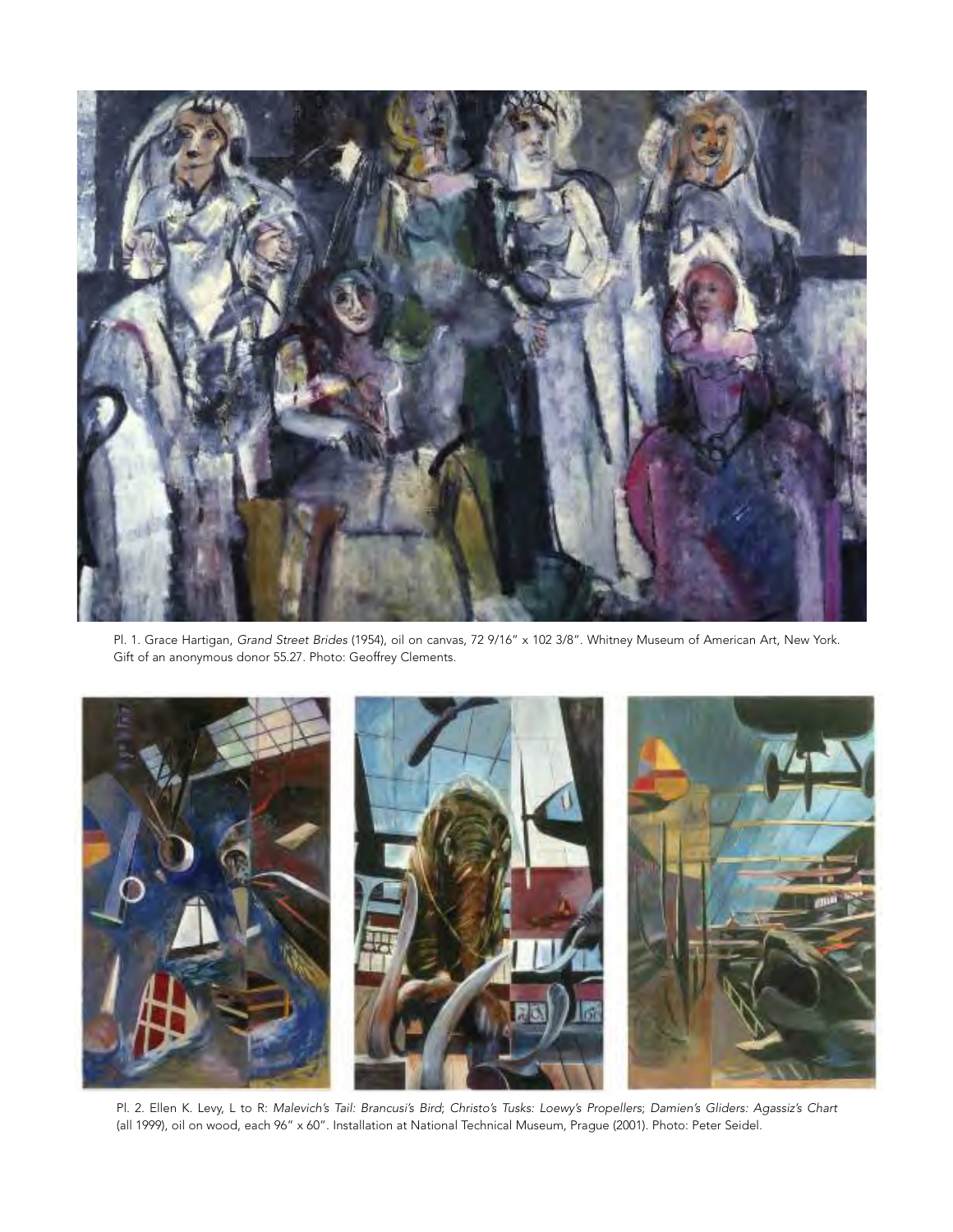

Pl. 3. Ellen K. Levy, *Jack of Clubs* (2008), mixed media on wood, 72" x 72". Photo: David E. Levy.





Pl. 4. Ellen K. Levy, *This Image Is Unavailable #2* (2012), mylar, modeling paste, paint, and print, 60" x 40". Photo: David E. Levy.

Pl. 5. Ellen K. Levy, *This Image Is Unavailable #3* (2012), mylar, modeling paste, paint, and print, 60" x 40". Photo: David E. Levy.